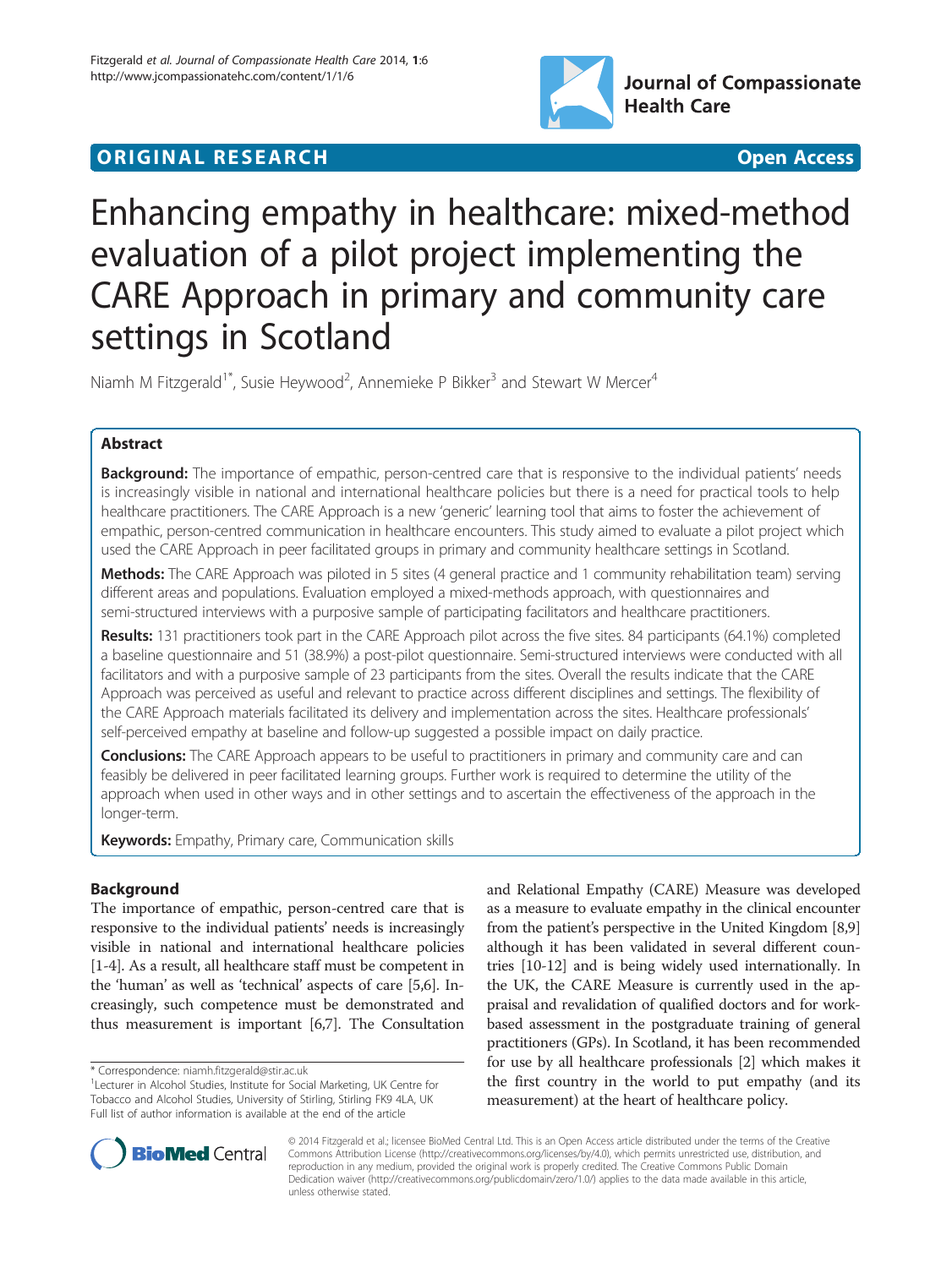Empathic, patient-centred care is associated with better health outcomes [\[13-19\]](#page-6-0), higher patient satisfaction [\[20](#page-6-0)], and more patient enablement [[21](#page-6-0)]. The measurement and feedback to practitioners of perceived empathy in the clinical encounter is one important step towards improvement, but maintaining or improving empathy in healthcare practitioners is also vital. Several studies have shown that empathy tends to decline over time in healthcare practitioners [[22](#page-6-0)]. Fortunately, there is evidence that training can improve empathy [[6,17,23](#page-6-0)-[25\]](#page-6-0).

Although there are numerous 'models' for improving consulting quality, many of these are aimed at specific professionals groups, such as GPs in training, and there appear to be fewer 'generic' training approaches that have been developed to be used across healthcare disciplines and/or in multidisciplinary teams. The CARE Approach is one such a learning tool that aims to foster the achievement of empathic, person-centred communication in healthcare encounters [[26,27](#page-6-0)]. It consists of a written manual with exercises, supported by online film clips covering four interactive components entitled: Connecting, Assessing, Responding and Empowering. The manual can be completed alone or in peerfacilitated small groups. The CARE Approach was derived from the components of the CARE Measure, although it also incorporated learning from the wider international literature and other published models and frameworks [[27](#page-6-0)].

In the present paper we report the evaluation of a project funded by NHS Education for Scotland which piloted the CARE Approach in peer facilitated groups in five primary and community healthcare settings in Scotland. The aim of the evaluation was to explore the feasibility, acceptability and utility of the CARE Approach in supporting learning on communication and human relationships in primary healthcare. Specifically we wished to better understand:

- How did participants and facilitators experience the CARE Approach?
- Did the approach impact on acquisition of knowledge and skills or professional practice?

# Methods

## The CARE Approach pilot

The following five sites (based in two health board areas of Scotland) piloted the CARE Approach between September 2011 and March 2012:

- Site A Four urban community services including Physiotherapy, Podiatry, Rehabilitation and Enablement teams in Glasgow.
- Site B General practice in large urban area of Glasgow
- Site C General Practice in large urban area of Edinburgh
- Site D General Practice in mid-sized town near Edinburgh
- Site E General Practice in mid-sized town near Edinburgh

All five sites responded to an advertisement from NHS Education for Scotland and applied to become pilot sites. Practitioners from the five sites acted as peer facilitators, and attended a training day delivered by the developers of the CARE Approach. The facilitator training focused on the content of the CARE Approach and how to deliver it in practice. The CARE Approach manual consisted of six modules entitled:

- What you bring to the encounter<br>• Connecting
- Connecting<br>• Assessing
- Assessing
- Responding<br>• Empowering
- Empowering
- Putting it all together

The modules are supported by online video clips depicting short sections of simulated clinical encounters between healthcare professionals (two GPs, one physiotherapist, one podiatrist) and 'patients' (played by actors).

The same CARE Approach materials were used in each healthcare setting but the practical arrangements for delivery were flexible and open to the discretion and needs of the facilitators and each specific setting. Participation by practitioners in the pilots (though not the evaluation) was managed by each individual pilot site with no involvement from the research team. In total 131 practitioners took part in the CARE Approach pilot across the five sites. In each site the trained facilitators worked through the CARE Approach materials with small, multidisciplinary groups of practitioners. Groups met on between four and six occasions during the pilot and completed at least five of the six modules.

## Ethics, sampling and data collection

The evaluation involved a mixed method approach including quantitative self-report measures, semi-structured questionnaires and qualitative interviews. Under the guidance of the West of Scotland Research Ethics Service [[28](#page-6-0)], ethical approval was not required for the research as it did not involve randomisation or changes to patient care from accepted standards. Data collection took place from October 2011 to March 2012. All 131 pilot participants were fully informed about the evaluation by email, guaranteed the confidentiality of their responses, and invited to complete the questionnaire (a 100% sample). Of the 131 participants in the pilot projects, 84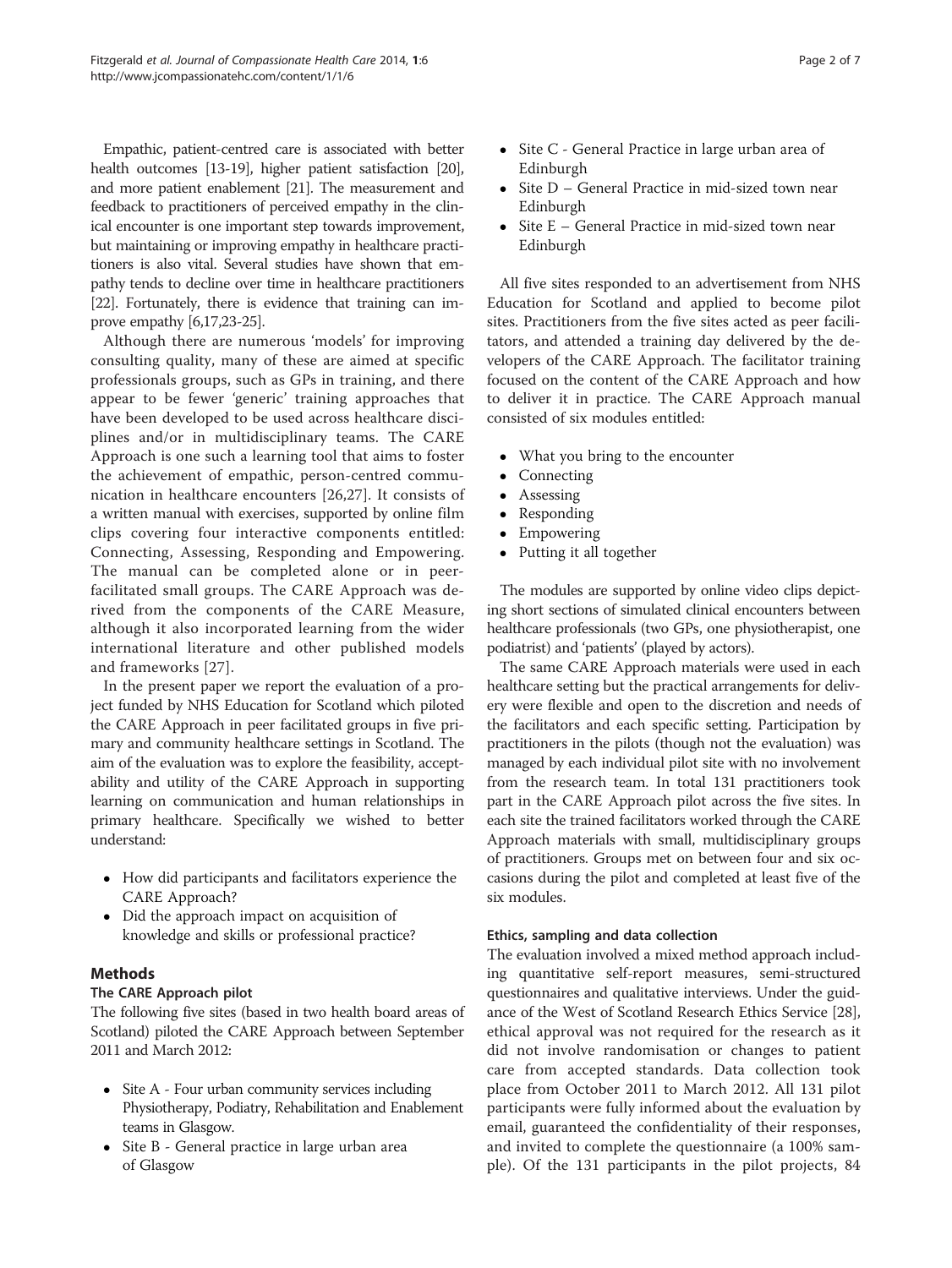(64.1%) completed a baseline questionnaire and 51 (38.9%) a post-pilot questionnaire. Semi-structured interviews were conducted towards the end of the pilot with all facilitators and with a sample of 23 (17.5%) participants, purposively sampled to include practitioners across all sites and a range of professions and roles. An overview of the content of each questionnaire and of the interview topics is presented in Table 1. A comparison of participants taking part in each stage of the evaluation is presented in Table [2.](#page-3-0)

#### Analysis

Quantitative data was analysed in Excel and SPSS and results from the two questionnaires were compared. Interviews were audio-recorded and transcribed. Transcripts were analysed thematically using an initial coding framework based on the areas of interest in the interview guide. Segments of interview were coded manually and new codes developed using a general inductive approach as themes emerged from the interviews [[29](#page-6-0)]. The small number of participants involved for the evaluation meant that a comparative analysis of results across different professional groups or sites would not have been robust. The analysis was led by SH with review by NF and subsequently reviewed by AB and SM. An independent researcher (JW) and the commissioners of the study (NHS Education for Scotland) also reviewed the analysis.

#### Results and discussion

#### Experiences of the CARE Approach

Most facilitators and respondents spoke positively about the CARE Approach. It was seen to provide a valuable opportunity for discussions that are often missing from other skills-based training.

"I think we've had conversations that I've never had. I've been qualified 25 years and done tons of postgraduate qualifications and training, and

delivered and facilitated quite a lot of training. And I would say it's been quite a revelation to me to hear what people think and how they really feel". Facilitator

"It's not skills-based. It's very much more about your core values, challenging your approaches, challenging historical ways of doing things". Facilitator

The content of the manual was seen by all the facilitators and most staff as useful and relevant. Irrespective of role, experience or seniority, the potential for new learning or reflection as a result of the CARE Approach was apparent from most respondents interviewed. For nonclinical staff, aspects which were identified as being most useful were dealing with difficult situations or aggressive patients, looking at the patient journey through the practice and being non-judgemental about patients. Overall the manual was perceived as well structured, though some respondents felt that the manual was a bit too lengthy.

Most respondents spoke positively about the consultation video clips, how they were used and their usefulness as a discussion prompt.

"They kind of guided us but didn't guide us if you know what I mean. They were sufficiently open but they did stimulate enquiry". Participant, Site 2

"I think when you can see something you learn better if you can actually watch it and have a chat about it…and hear what everybody else thinks. It was quite funny when we did the videos we all had different views of it, just the views between the teams, between the nurses and the doctors, it really got a discussion going". Participant, Site 3

The short length of the clips and their role in breaking up the exercises was seen as valuable and useful for

| <b>Baseline questionnaire</b>                                        | Post-pilot questionnaire                                             | Post-pilot interview topics                                          |
|----------------------------------------------------------------------|----------------------------------------------------------------------|----------------------------------------------------------------------|
| Relevant previous training                                           | Self rating based on CARE measure                                    | Reasons for participation                                            |
| Reasons for participating                                            | Self rating on various statements<br>related to communication skills | Available support (facilitators only)                                |
| Self rating based on CARE measure                                    | Self rating on improvements in<br>knowledge, skills and practice     | Experience of facilitation (facilitators only)                       |
| Self rating on various statements<br>related to communication skills | Most and least useful aspects of approach                            | Staff recruitment and engagement<br>(facilitators only)              |
| Anticipated achievements                                             | Views on practical arrangements                                      | View on the approach                                                 |
| Perceived barriers to implementation                                 | Views on manual, materials and clips                                 | Barriers and facilitators                                            |
| Concerns regarding the approach                                      | Were expectations met?                                               | Impact on knowledge, skills and<br>practice (of self and wider team) |
| Vision of success                                                    | Requirements for implementation                                      | Views on level of success                                            |

### Table 1 Overview of data collection instruments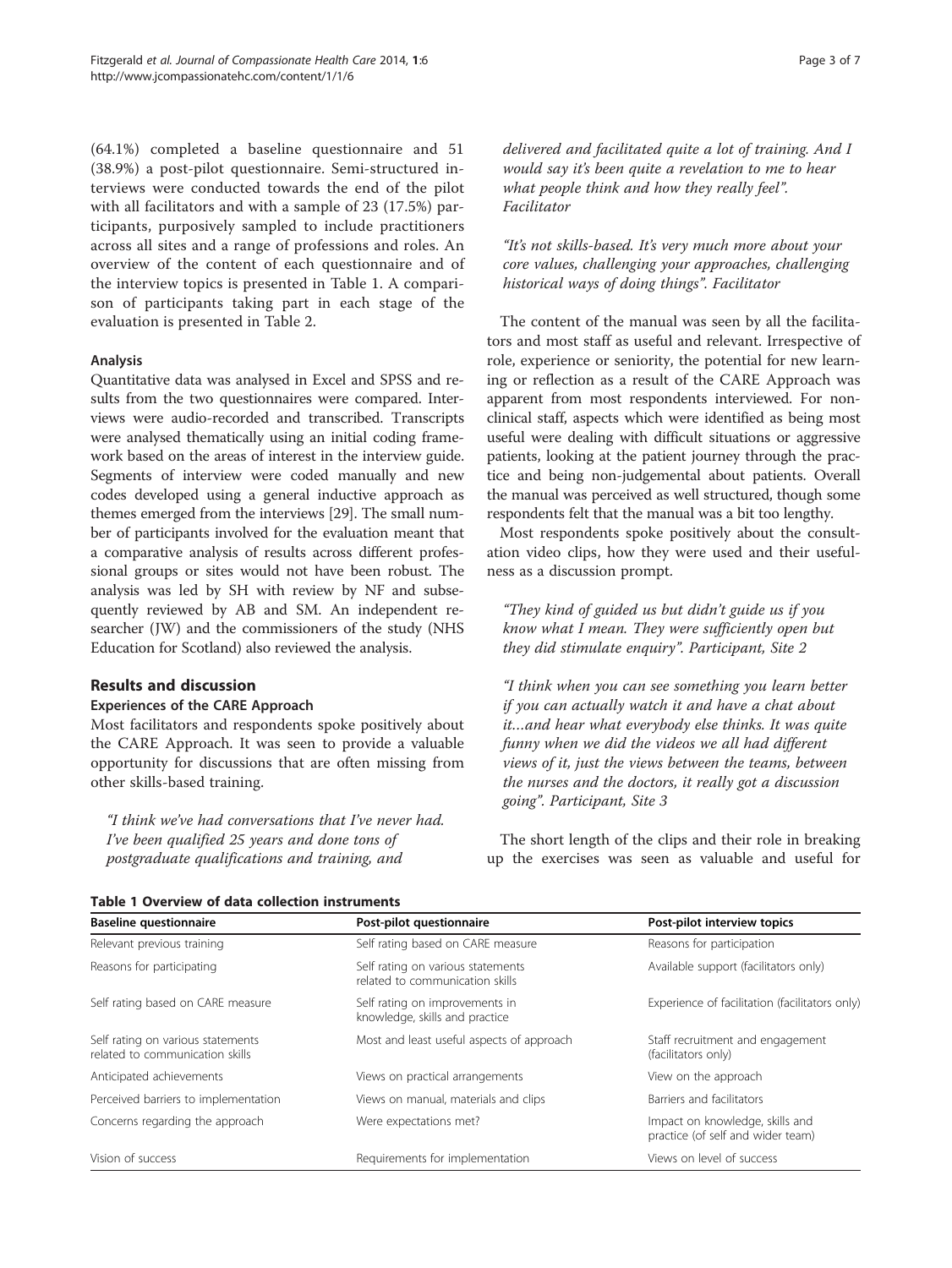#### <span id="page-3-0"></span>Table 2 Overview of participants

|                 | Participants in<br>pilot ( $n = 131$ ) | Participants completing baseline<br>questionnaire ( $n = 84$ ) | Participants completing post-pilot<br>questionnaire ( $n = 46$ ) | <b>Participants completing</b><br>semi-structured interviews |
|-----------------|----------------------------------------|----------------------------------------------------------------|------------------------------------------------------------------|--------------------------------------------------------------|
| Profession/role | Physiotherapy                          | $GPs = 26$                                                     | $GPs = 17$                                                       | $GPs = 6$                                                    |
|                 | Podiatry                               | Nurses (including midwives) = 18                               | Nurses (including midwives) = $6$                                | Nurses (including midwives) = 5                              |
|                 | Occupational Therapy                   |                                                                |                                                                  |                                                              |
|                 | Speech Therapy                         | $AHPs = 26$                                                    | $AHPs = 14$                                                      | $AHPs = 7$                                                   |
|                 | <b>Dietetics</b>                       | Other = $14$                                                   | Other = $9$                                                      | Other = $4$                                                  |
|                 | Nursing                                |                                                                |                                                                  |                                                              |
|                 | Phlebotomy                             |                                                                |                                                                  |                                                              |
|                 | Support                                |                                                                |                                                                  |                                                              |
|                 | GP                                     |                                                                |                                                                  |                                                              |
|                 | Practice Nursing                       |                                                                |                                                                  |                                                              |
|                 | Counselling                            |                                                                |                                                                  |                                                              |
|                 | Healthcare Assistant                   |                                                                |                                                                  |                                                              |
|                 | Midwifery                              |                                                                |                                                                  |                                                              |
|                 | Administration                         |                                                                |                                                                  |                                                              |
| Site            | $1 = 48$                               | $1 = 35$                                                       | $1 = 17$                                                         | $1 = 8$                                                      |
|                 | $2 = 8$                                | $2 = 6$                                                        | $2 = 4$                                                          | $2 = 3$                                                      |
|                 | $3 = 20$                               | $3 = 9$                                                        | $3 = 6$                                                          | $3 = 4$                                                      |
|                 | $4 = 23$                               | $4 = 14$                                                       | $4 = 9$                                                          | $4 = 4$                                                      |
|                 | $5 = 32$                               | $5 = 20$                                                       | $5 = 10$                                                         | $5 = 3$                                                      |
| Facilitators    | 2 facilitators                         | 1 facilitator                                                  | 1 facilitator                                                    | 1 facilitator                                                |

focus and concentration. A few participants and facilitators reported concerns about the clips including how well they reflected real life and their relevance to the aspect of the CARE Approach they were being used to explain. A few facilitators reported a need to introduce and explain the clips in some cases. This included a discussion on the purpose of the clips, how they had been made, and an explanation that they were not meant to be perfect examples.

# The benefit of tailoring the materials to address the needs of the healthcare setting

A perceived benefit of the CARE Approach was seen to be its flexibility in terms of tailoring the materials to the specific needs and context of the setting. All facilitators reported adapting the CARE Approach materials in some way to fit with the specific needs of the site and their participants, and appreciated the chance to do this.

"I think you have to have a whole variety of methods in any one session, knowing that everyone likes different things and keep it fresh. Keep it changing" Facilitator

"So I did the generic bit, and then went probably a step further and said, what does it mean for our

## patients? And I think that was the richness of the whole project". Facilitator

Examples of ways in which this was done included different delivery methods to suit different learning styles (e.g. large group, small group or individual work), written materials, practical exercises, working through the module and spending additional time focusing on the needs of the specific practice population.

Respondents were also able to identify the benefits of this more tailored, flexible approach.

"The fact that you could tailor it is good. If you had to work through every single bit of it, and it was very prescriptive, it would have got a tiny wee bit boring. Having someone with that overview, who knows the team and the aspects we're going to concentrate on". Participant, Site 3

# The value of the facilitator training day for delivering the CARE Approach

Overall the facilitators were highly satisfied with the one day training provided. It was felt to be useful for background and context and included valuable ideas for facilitation.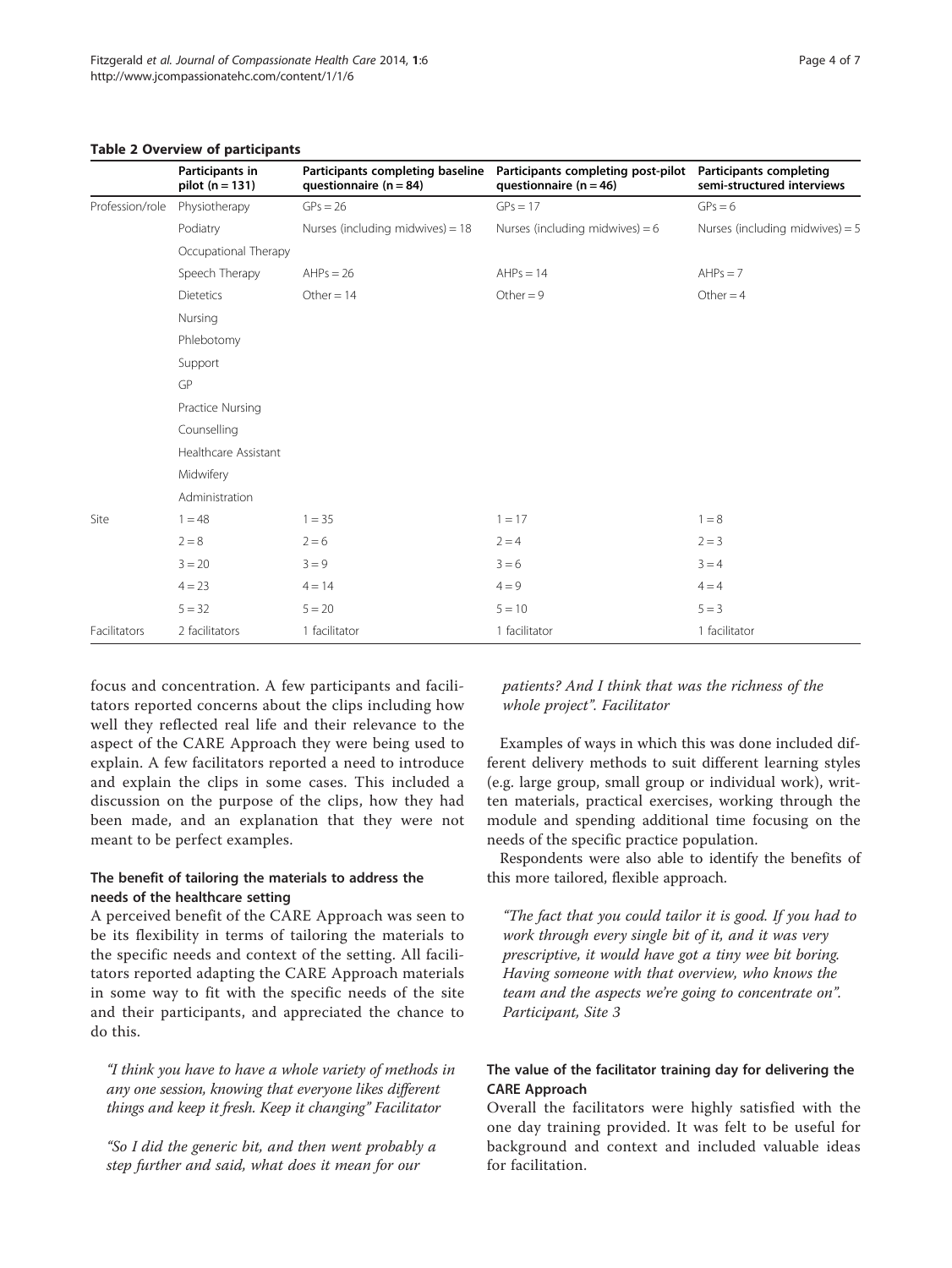"It was non-threatening, it was very interactive". Facilitator

"It was very, very, easy to plan because they were clearly laid out, they gave ideas how to do it, and quite often the only thing I had to do was put it into a slide format to present it and have it there in the background". Facilitator

Some reported that they had found it a bit too general in nature and there were mixed views on how easy the facilitation materials were to use to deliver the CARE Approach. Some facilitators felt the supporting materials were sufficient, while others felt that more guidance would be helpful.

"It would be helpful to have a little bit more in terms of particular models and techniques that can be used at different modules and at different stages".

#### Impact of the CARE Approach

Participants were asked to self-rate themselves depending on how they felt patients perceived them to be in relation to the CARE Measure (on a scale of  $1 = poor$  to 5 = excellent). Except for item 1 'Making them feel at ease', for all participants the differences identified between the pre and post-pilot scores were statistically significant across the CARE Measure items (Table 3). The greatest increase was for 'Really listening to them', followed by 'Letting them tell their "story" and 'Making a plan of action with them'.

Despite this, just under half of staff who participated felt that there had been little or no impact on their practice. Most of these reported that the experience of the CARE Approach was positive due to the opportunity to review, reflect on and reconfirm existing practice, however some other participants were able to describe specific changes to their practice.

"It helped me re-evaluate what I needed to think about for the patient and it changed my approach with a good benefit for the patient and a good outcome for myself as well. It helped me take a wee step back and go in at it from a different angle". Participant, Site 1

"I hear it – they were all practising making a person feel comfortable when they come in, which is what we do anyway, but you can hear all the docs now being completely different in how they say "Oh hello – come in". You can hear it in the corridor…it has made a difference, definitely". Participant, Site 2

The changes were not confined to clinical staff. One participant who held a non-clinical role was able to identify how her communication skills were important in improving patient experience. This view was echoed by other facilitators and participants.

"Not that we are going to be seeing patients, but you know it just makes you more alert…to stop what you are doing for a minute and make sure you have got eye contact and full attention. Sometimes you have to go a bit further than that, be a wee bit more caring, maybe sit down with them for a minute if they are awfully upset. So yes, it's helped with that". Participant, Site 5

Improved use of body language and non-verbal communication was reported by several participants. One practice nurse reported that as a result of the CARE sessions, she had been working to improve eye contact and concentration on the patient through minimising computer use and making short notes on paper. Other participants too reported increased awareness of language, barriers to communication with patients, and ability to recognise when a consultation was not going well and take steps to remedy that. The potential of this more holistic person-centred approach to consultations was recognised by many.

| CARE Measure item (Please rate how you feel<br>patients perceive you to be at) | Average pre | Average post | Percentage difference | p-value |
|--------------------------------------------------------------------------------|-------------|--------------|-----------------------|---------|
| 1. Making them feel at ease                                                    | 3.87        | 3.93         | 1.69                  | ns      |
| 2. Letting them tell their "story"                                             | 3.37        | 3.93         | 16.77                 | .000    |
| 3. Really listening to them                                                    | 3.47        | 4.09         | 17.95                 | .000    |
| 4. Being interested in them as a whole person                                  | 3.70        | 4.17         | 12.94                 | .001    |
| 5. Fully understanding their concerns                                          | 3.35        | 3.89         | 16.23                 | .001    |
| 6. Showing care and compassion                                                 | 3.71        | 4.15         | 11.88                 | .002    |
| 7. Being positive                                                              | 3.62        | 4.04         | 11.63                 | .000    |
| 8. Explaining things clearly                                                   | 3.43        | 3.98         | 15.82                 | .000    |
| 9. Helping them to take control                                                | 3.35        | 3.70         | 10.39                 | .050    |
| 10. Making a plan of action with them                                          | 3.33        | 3.89         | 16.67                 | .000    |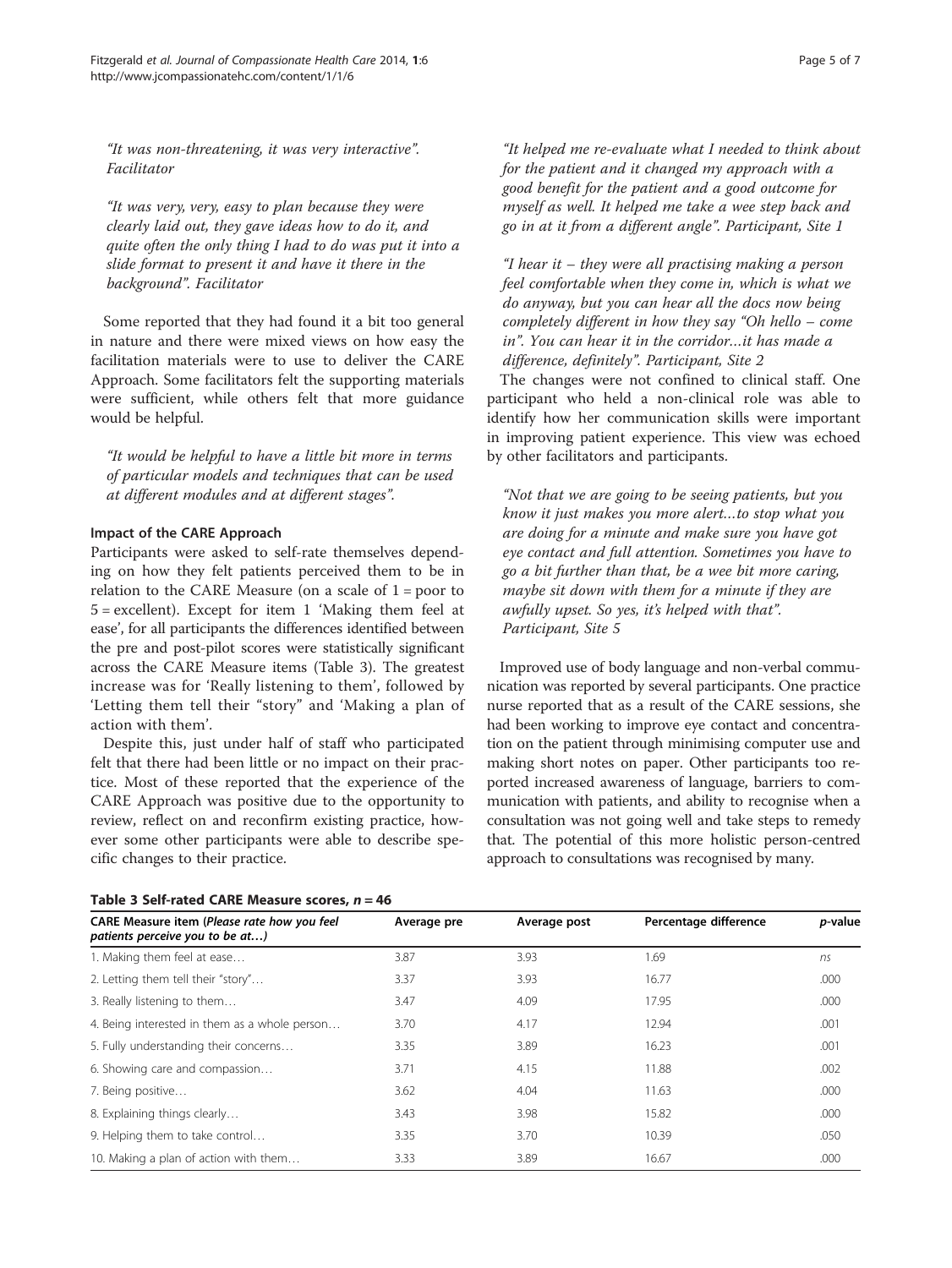"We shouldn't underestimate the power of the doctor as a drug, that is what I feel I see now". Facilitator

#### Discussion

In the current study we have reported healthcare professionals' views of the CARE Approach learning tool following its use in a peer-facilitated pilot in five primary and community care settings in Scotland. Overall the results indicate that the CARE Approach was perceived as useful and relevant to practice across different disciplines and settings. The flexibility of the CARE Approach materials facilitated its delivery and implementation across the sites. The current study did not measure changes in patientreported views on practitioners' empathy, however participants' self-ratings of empathy improved between baseline and follow-up.

#### Comparison with existing literature

A recent Cochrane review has shown that interventions aimed at training healthcare providers to be more patientcentred in clinical consultations can be effective in teaching providers new skills [\[25\]](#page-6-0). Other studies have also shown that training practitioners in empathic approaches can lead to higher levels of perceived empathy by patients [[6,20,23,24\]](#page-6-0). Thus the benefits reported by the participants in the present study are feasible in the light of current knowledge.

The current study used peer-facilitated training in conjunction with the CARE Approach manual [\[27\]](#page-6-0) and the exact duration of this varied somewhat between the different sites. Group sessions were held on 4–6 occasions in each site, and lasted 1–2 hours. The optimal length of training in such approaches is not clear from the literature, with short-term training (of less than 10 hours) being possibly as effective as longer term training [\[25\]](#page-6-0). Most studies have focused on medical staff and to a lesser extent nurses and have overlooked other staff groups.

#### Strengths and weaknesses of the current study

The multi-disciplinary nature of the staff teams involved in these CARE Approach pilots was a strength of the current study. The mixed-methods design also maximised the opportunities (within the limits of the funding and time available) to gain both qualitative and quantitative data on a reasonably large number of participants, located in a diverse range of clinical, geographical and socio-economic locations in Scotland.

The study had several weaknesses. Firstly it was a before and after design and thus did not have a control group to compare changes with. Secondly, there was a considerable reduction in the rate of completion of the questionnaire before and after the intervention. The views of non-responders may have differed from those reported here. Thirdly the study did not assess the long

term impact of the CARE Approach on the participants. Finally the effect of the intervention on patient experiences and outcomes was not measured.

Ideally, the CARE Measure would have been used on patients before, and after a period of time following, the healthcare practitioners' completion of the CARE Approach and at the same intervals in a control group. Improvements in participants' self-rated empathy scores may be a research participation or social desirability effect rather than attributable to the intervention, however the qualitative data is suggestive of noticeable improvements in practice worthy of further investigation.

#### Implications for policy and practice

The findings of this pilot study support the utility of the CARE Approach as a generic learning tool that multidisciplinary teams can use with the aim of maintaining and developing empathy and patient-centredness in clinical encounters. In future, the combined use of the CARE Approach with the CARE Measure would enable more robust evaluation of the impact of the approach. Together, the CARE Approach and CARE Measure may offer a feasible way to monitor and/or improve the effectiveness of national policy directives aimed at driving up the quality of the human aspects of healthcare [\[2](#page-6-0)]. For practices, the CARE Approach offers a convenient route to peer-supported learning at the local level, which could feed into practice audit cycles, appraisal and revalidation. Following this study, new guidance on using the CARE Approach to enhance interpersonal relationships within and between teams, and an additional module on to provide more in-depth guidance on 'Facilitating the CARE Approach' has been developed and incorporated into the current manual [\[27](#page-6-0)].

#### Conclusions

The current pilot study of the CARE Approach suggests it is useful to practitioners in primary and community care and can feasibly be used in peer facilitated learning groups. Further work is required to determine the utility of the approach when used in other ways (e.g. individual use rather than groups) and in other settings (such as secondary care) and to ascertain the effectiveness of the approach in maintaining or improving empathic, patientcentred communication in the longer-term.

#### Competing interests

NF and SH declare no competing interest. SM and AB are authors of a book about the CARE Approach and CARE Measure for which they will receive sales royalties.

#### Authors' contribution

NF and SH designed the study methods. SH conducted the data collection, interviews and analysis and drafted the initial report on which this paper is based. NF contributed to the data analysis and initial report. AB prepared an initial draft of this paper which was revised by NF, SH and SM. NF revised the manuscript following peer review. All authors read and approved the final manuscript.